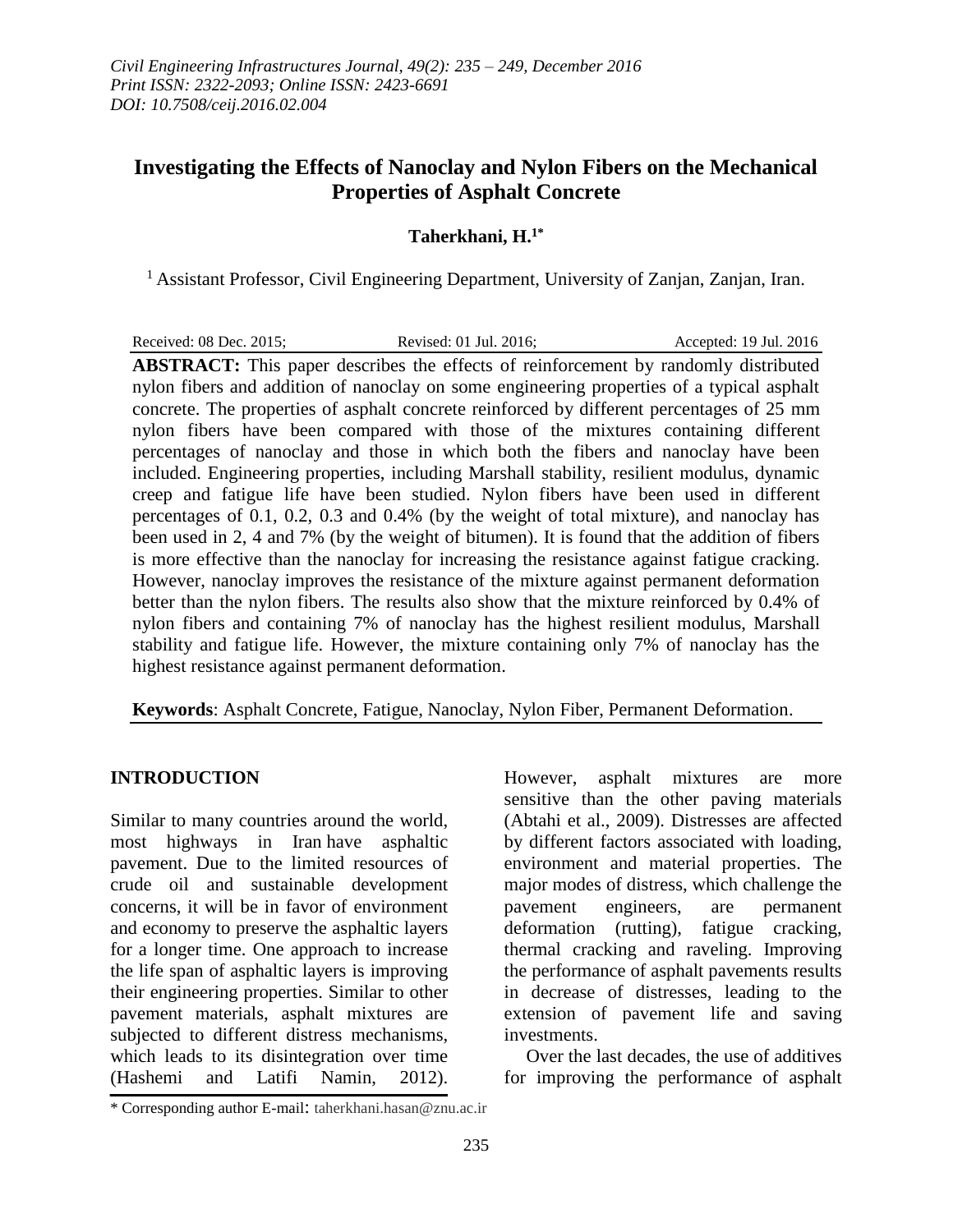concrete has been practiced by engineers and investigated by researchers. A common method for improving asphalt concrete performance is reinforcement. Reinforcement can be defined as incorporation of certain materials with some desired properties within other material which lack those properties (Maurer and Gerald, 1989). Use of fibers is one method of reinforcement, which can be used by randomly distribution of the fibers within the material or applying oriented fibrous materials, e.g. geo-synthetics family. Addition of fibers into asphalt concrete enhances its strength and fatigue characteristics, while adding ductility. Furthermore, fiber reinforcement of asphalt concrete can increase its dynamic modulus (Wu et al., 2007), resistance against moisture damage (Putman and Amirkhanian, 2004), creep compliance, resistance against permanent deformation (Chen et al., 2004), freeze-thaw (Echols, 1989), ageing and reflective cracking (Goel and Das, 2004). Fibers have also shown to be able to prevent the formation and propagation of cracks in asphalt concrete (Maurer and Gerald, 1989). Fibers have also shown to be able to prevent the formation and propagation of cracks in asphalt concrete (Maurer and Gerald, 1989). Fibers are also used in gap graded asphaltic mixtures, such as stone matrix asphalt, to prevent asphalt drain down (Hansen et al., 2000).

Some types of fibers are used for increasing the electrical conductivity of the asphalt mixtures, which is used for deicing and self-healing of micro cracks (Garcia et al., 2013; Wu et al., 2006). Asphaltic mixture is a self-healing material. Once the load causing the micro cracks is removed, the molecules on either side of each crack starts diffusing to the other end, and the micro cracks are healed during the rest period. On the pavements under heavy traffic, there is not enough rest period

available to allow the occurrence of selfhealing. One solution is to raise the temperature of the material by inducing electrical energy into conductive asphalt concrete, because the healing can be accelerated with increased temperature (Park et al., 2014). The addition of fibers with high energy absorbing capacity can increase the energy absorbing property of asphaltic mixtures which is beneficial for using as solar collector for heating adjacent buildings (Garcia et al., 2013; Wu et al., 2006). The thermal energy collected by asphaltic mixtures is harvested by circulating a fluid through it (Sheeba and Rohini, 2014).

Other types of additives have also been used for improving the mechanical properties of bitumen and asphalt concrete, which are usually added to the bitumen. Polymers are among the most commonly used materials in recent years for improving the performance of bitumen (Alatas and Yilmaz, 2013; Dogan and Bayramli, 2009; Sadeque and Patil, 2013; Sengoz and Isikyakar, 2008; Samsonov and Ureev, 2013; Gama et al., 2016). Different types of polymers, including plastics and elastomers are among the widely used polymers. They have shown to improve the resistance of bitumen against fatigue cracking, permanent deformation and low temperature cracking (Issacson and Zeng, 1998). Polymers have been reported to suffer from some limitations including the price, compatibility with bitumen and stability during storage. Due to these limitations, the use of nano scale non organic materials have attracted the attention of engineers and researchers for improving the mechanical properties of bitumen and asphaltic mixtures (Liu et al., 2003; Ghafarpour Jahromi et. al., 2012; Shafabakhsh et al., 2015; Mohammad Yosuff et al., 2015; Shafabakhsh and Jafari Ani, 2015). Nanoclay is among the nano materials which its effects on the properties of bitumen and asphaltic mixtures have been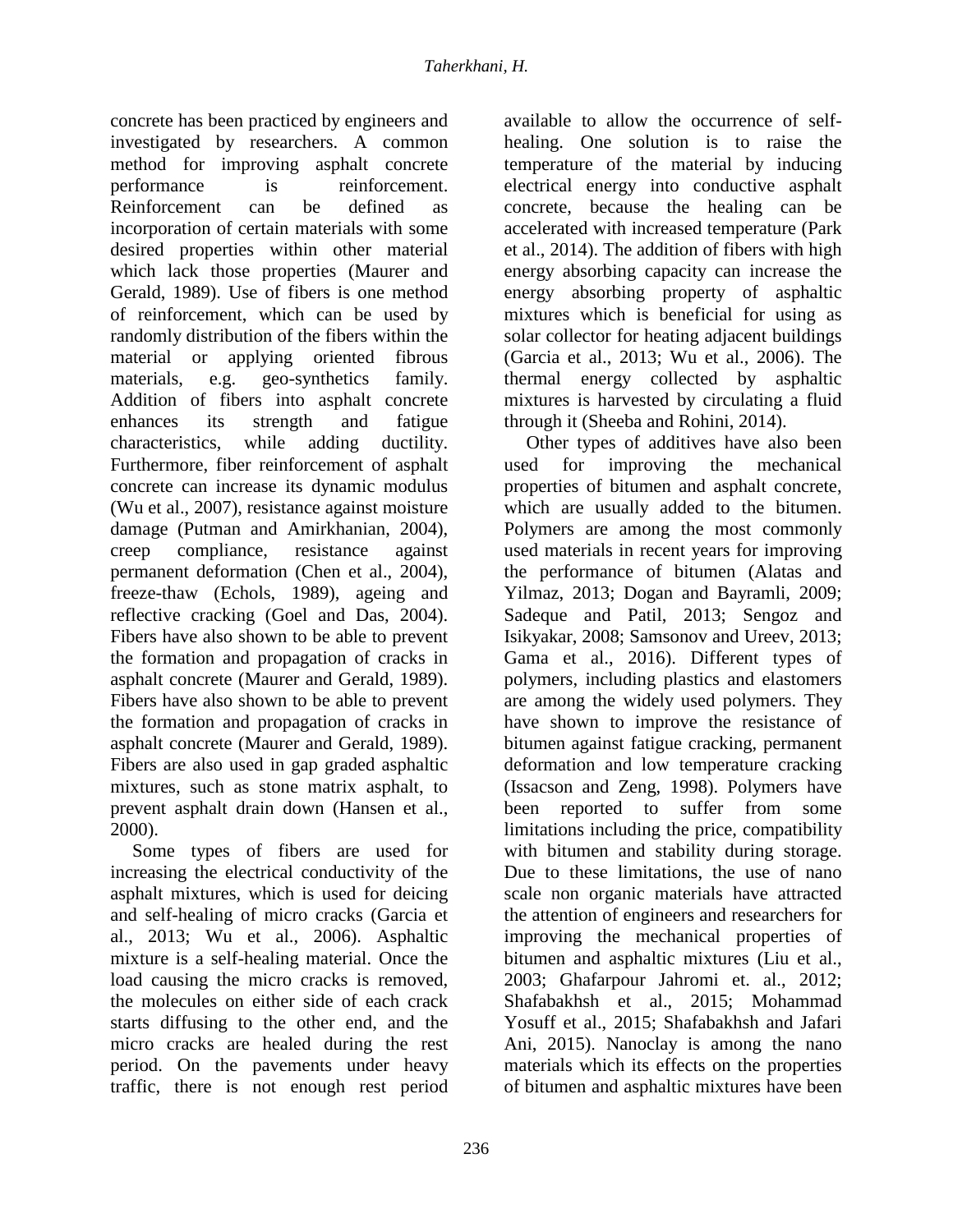investigated and showed to improve the rheological properties of bitumen and mechanical properties of the mixtures (Ghile, 2005; Becker et al., 2002).

Sufficient documents can be found in literature, which have investigated the properties of fiber reinforced asphaltic mixtures. However, the research on the asphalt concrete reinforced by nylon fibers is limited. In addition, few research studies have been conducted on the properties of asphalt concrete containing nanoclay. It is worthy to compare the effects of nanoclay and nylon fibers on the properties of asphalt concrete. Therefore, in this research, the effects of nylon fibers on the mechanical properties of a typical asphalt concrete have been compared with the asphalt concrete containing nanoclay. In addition, the effects of using both the nylon fiber and nanoclay, simultaneously, in the asphalt concrete are investigated.

# **MATERIALS**

The materials used in this research include aggregate, asphalt cement, nanoclay and nylon fibers. Siliceous aggregates have been used in this study, which were obtained from a local quarry in Zanjan, a city in northwest of Iran. They were washed, dried and sieved to be used for making the specimens. The gradation of binder course asphalt concrete,

specified in national code was used for making the mixtures. Figure 1 shows the upper and lower limits of the gradation specified in Code 234 (Iran Asphalt Pavement Roads, 2012), and the gradation of the mixture used in this research. Table 1 shows some of the properties of the aggregates used in this research.

The asphalt cement used in this research was a 60/70 penetration grade bitumen supplied by Tabriz refinery. Table 2 shows the properties of the bitumen used for making specimens. The fibers (Figure 2a), used for reinforcing the mixtures were supplied by Middle East Dorochem Co. These fibers are made of nylon, which is referred to a group of plastics known as polyamides. Different types of nylon are available with different chemical compositions. The fibers used in this research are made of nylon 6. This type of nylon is very tough with good thermal and chemical resistance. Table 3 shows the physical and mechanical properties of the fibers. The fibers were cut in 25mm, which is the maximum aggregate size of the mixtures, and used for reinforcement.

Nanoclays are nano-particles of layered mineral silicates. Nanoclay type Cloisite 20A (Figure 2b) supplied by Rockwood company was used in this research, which its properties are shown in Table 4.

| Table 1. Aggregates properties                   |                                                             |                                                       |                                                                |                                                                                            |                                                       |                                                   |                                                       |                                                                 |
|--------------------------------------------------|-------------------------------------------------------------|-------------------------------------------------------|----------------------------------------------------------------|--------------------------------------------------------------------------------------------|-------------------------------------------------------|---------------------------------------------------|-------------------------------------------------------|-----------------------------------------------------------------|
| <b>Properties</b><br>(tests)<br><b>Materials</b> | ୕<br>읖<br>valent<br>J<br>$TM-D2$<br>iinp<br>囯<br>τ٥<br>Sand | ngeles<br>ణ<br>Abrasion<br><b>STN</b><br>$\mathbf{6}$ | 1318<br>Index<br>⊉<br>Plasticity<br><b>NLIS</b><br>$\triangle$ | $\mathbf{\Omega}$<br>∞<br>,<br>$\mathcal{S}_{\bullet}$<br>ngularity<br>Sides<br><b>NTS</b> | $\mathcal{S}_{\bullet}$<br>Moisture<br>bsorption<br>€ | <b>NTS</b><br><b>D85</b><br>28<br>Density<br>C127 | Flakiness<br>$\mathbf{\Omega}$<br>ವ<br>B <sub>S</sub> | sium<br>∘<br>88<br>5<br>Magno<br>ਠ<br>- 드<br>≌<br>Sulfa<br>Loss |
| Coarse Aggregate                                 |                                                             | 21                                                    |                                                                | 85                                                                                         | 1.6                                                   | 2.607                                             | 12                                                    |                                                                 |
| Fine Aggregate                                   | 53                                                          |                                                       | N.P                                                            |                                                                                            | $\mathfrak{D}$                                        | 2.593                                             |                                                       |                                                                 |
| Filler                                           | -                                                           |                                                       | N.P                                                            |                                                                                            | ۰                                                     | 2.72                                              |                                                       |                                                                 |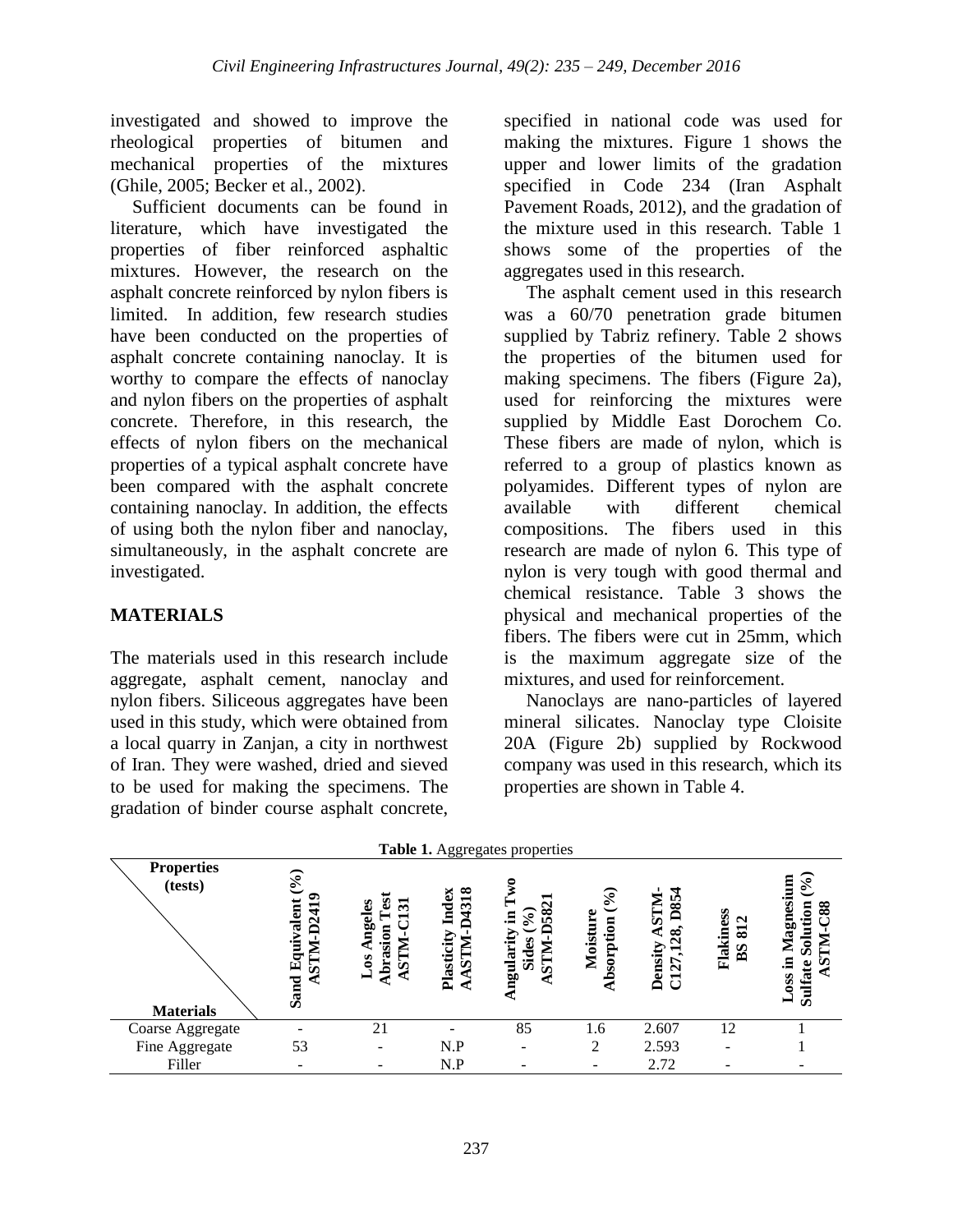*Taherkhani, H.*



# **Sieve size (mm)**

Fig. 1. Gradation of the mixture aggregates

| Table 2. Properties of the bitumen used in this research |  |  |  |  |  |  |
|----------------------------------------------------------|--|--|--|--|--|--|
|----------------------------------------------------------|--|--|--|--|--|--|

| <b>Test</b>                                           | <b>Standard</b> | <b>Results</b> |
|-------------------------------------------------------|-----------------|----------------|
| Density in $15^{\circ}$ C                             | ASTM-D70        | 1.016          |
| Penetration in $25^{\circ}$ C (0.1mm)                 | ASTM-D5         | 66             |
| Softening Point $(^{\circ}C)$                         | ASTM-D36        | 49.1           |
| Ductility in $25^{\circ}$ C (cm)                      | ASTM-D113       | 150            |
| Solubility in Trichloroethylene (%)                   | ASTM-D2042      | 99.8           |
| Flash Point (°C)                                      | ASTM-D92        | 298            |
| Loss in weight after thin film oven test $(\%)$       | ASTM-D1754      | 0.03           |
| Retained penetration after thin film oven test $(\%)$ |                 | 98             |
| Ductility after thin film oven test (cm)              |                 | 94             |

| <b>Table 3.</b> Properties of the fibers used in this research |                                              |                                     |                                            |                                   |                                           |                                                |
|----------------------------------------------------------------|----------------------------------------------|-------------------------------------|--------------------------------------------|-----------------------------------|-------------------------------------------|------------------------------------------------|
| <b>Property</b>                                                | <b>Original</b><br>Length<br>$(\mathbf{mm})$ | <b>Density</b><br>$({\rm gr/cm^3})$ | <b>Tensile</b><br><b>Strength</b><br>(MPa) | Melting<br>Point<br>$^{\circ}$ C) | <b>Elastic</b><br><b>Modulus</b><br>(MPa) | <b>Moisture</b><br><b>Absorption</b><br>$($ %) |
| Value                                                          | 50                                           | 2.8                                 | 700                                        | 200                               | 3670                                      | $0.01 - 0.02$                                  |

|  |  | Table 4. Properties of nanoclay Cloisite 20A |  |
|--|--|----------------------------------------------|--|
|--|--|----------------------------------------------|--|

| <b>Property</b>           | <b>Value</b>                                                |
|---------------------------|-------------------------------------------------------------|
| Base                      | Moontmorilonite                                             |
| Concentration of modifier | 95 meg in 100 gr of clay                                    |
| Moisture content          | < 25                                                        |
| Loss percent in ignition  | 38%                                                         |
| Organic Modifier          | 2M2HT (Dimethyl Dihydrogennated Tallow Quantemary Ammunium) |
| Anion                     | Chloride                                                    |
| Color                     | White                                                       |
| Density $gr/cm^3$ )       | 1.77                                                        |
| Particles Size            |                                                             |
| 10% finer than            | $2 \mu m$                                                   |
| 50% finer than            | $6 \mu m$                                                   |
| 90% finer than            | $13 \mu m$                                                  |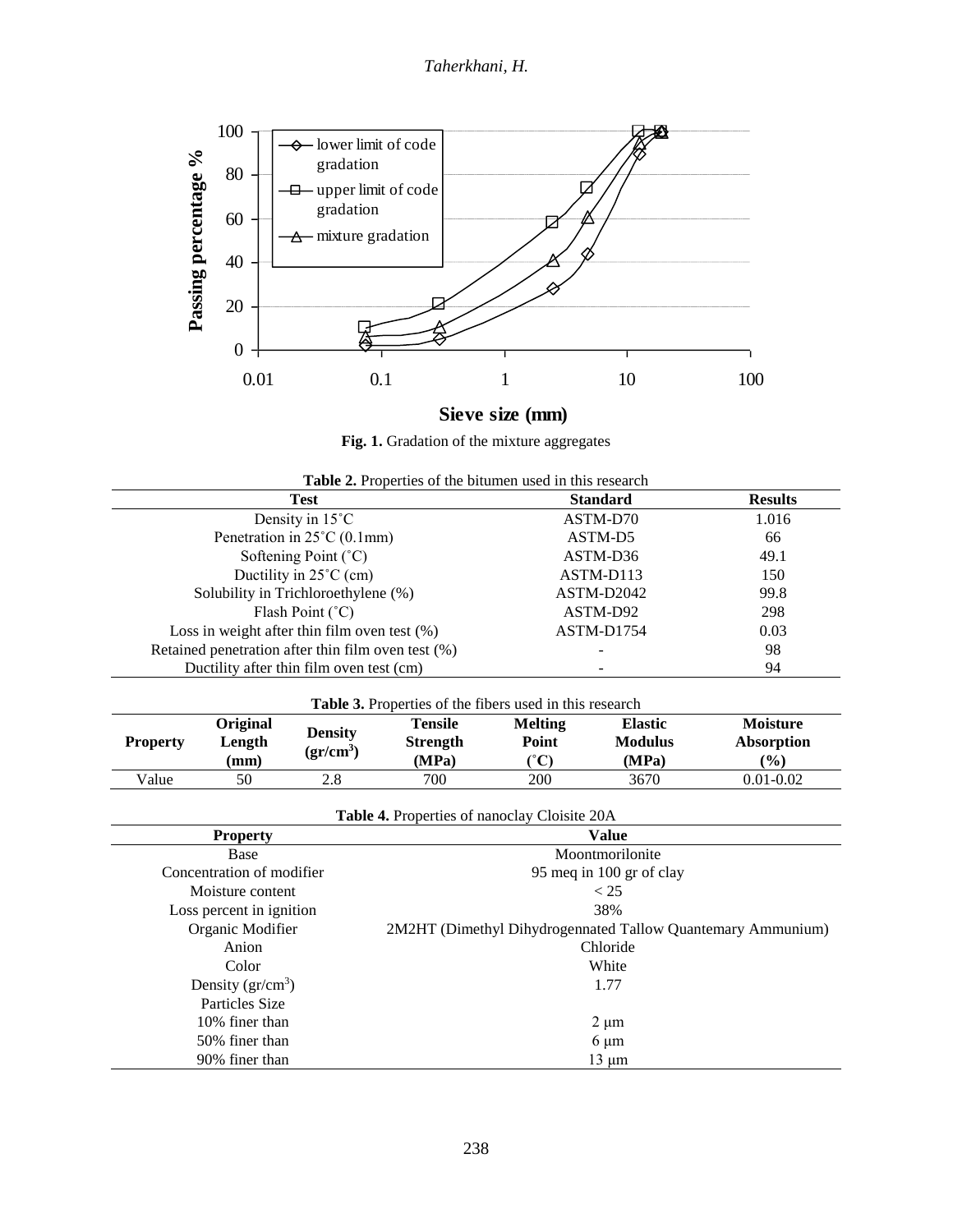

**Fig. 2.** A. Nylon fibers. B. Nanoclay

### **Experiments Plan**

In addition to the control mixture, which is the mixture without reinforcing fibers and nanoclay, three types of mixtures have been used in this experimental investigation, all with the same aggregate and bitumen type as those of the control mixture. One with different percentages of nanoclay added to the bitumen, without any reinforcing fiber, one with different percentages of nylon fibers reinforcement, and one in which both the fibers and nanoclay have been used simultaneously. Table 5 shows the denotations used for these mixtures and the amount of additives in each mixture. In Table 5, the percentages of the fibers are by the weight of total mixture, and those of the nanoclay are by the weight of bitumen.

# **Mix Design and Fabrication of Specimens**

The optimum binder content of the control mixture was determined using Marshall design method, according to ASTM D1559 standard method, which was 5.5%. The mixtures containing nanoclay were made by the same optimum binder content of the control mixture. By evaluating the volumetric properties of the fiber reinforced mixtures, the optimum binder content of the mixtures containing 0.1, 0.2, 0.3 and 0.4% of nylon fibers was determined to be 5.6, 5.7, 5.8 and 5.9%, respectively. The optimum binder content of the mixtures containing nylon fibers was selected for the

mixtures containing nanoclay and the same amount of nylon fibers.

The specimens required for testing were made using Marshall method, according to ASTM D1559. For the mixtures containing nanoclay, the required amount of naoclay was added to the bitumen heated at 155˚C and were mixed using a high shear mixer at 5000rpm for 30 minutes. For making the specimens reinforced by fibers, after trying different methods, the required amount of fibers were first mixed with the hot aggregate, and then mixed with hot bitumen at a temperature between 150 to 160  $°C$ , by laboratory mixer. For making the mixtures containing both the fibers and nanoclay; first the nanoclay was mixed with hot bitumen at about 155˚C using a high shear mixer and, then, was mixed with the mixture of hot aggregate and fibers at a temperature between 150 to 160 °C. The melting point of the fibers is 200 ˚C, indicating that the fibers do not melt during the mixing process. The visual inspection also showed that the fibers did not melt after mixing with the hot aggregate and bitumen. However, more sophisticated methods such as DSC (Differential Scanning Calorimetry) analysis can be used for this purpose. The mixtures were placed in the Marshall compactor mold and compacted by the automatic compacter at 75 blows on each side. After 24 hours, the specimens were removed from the mold and used for testing.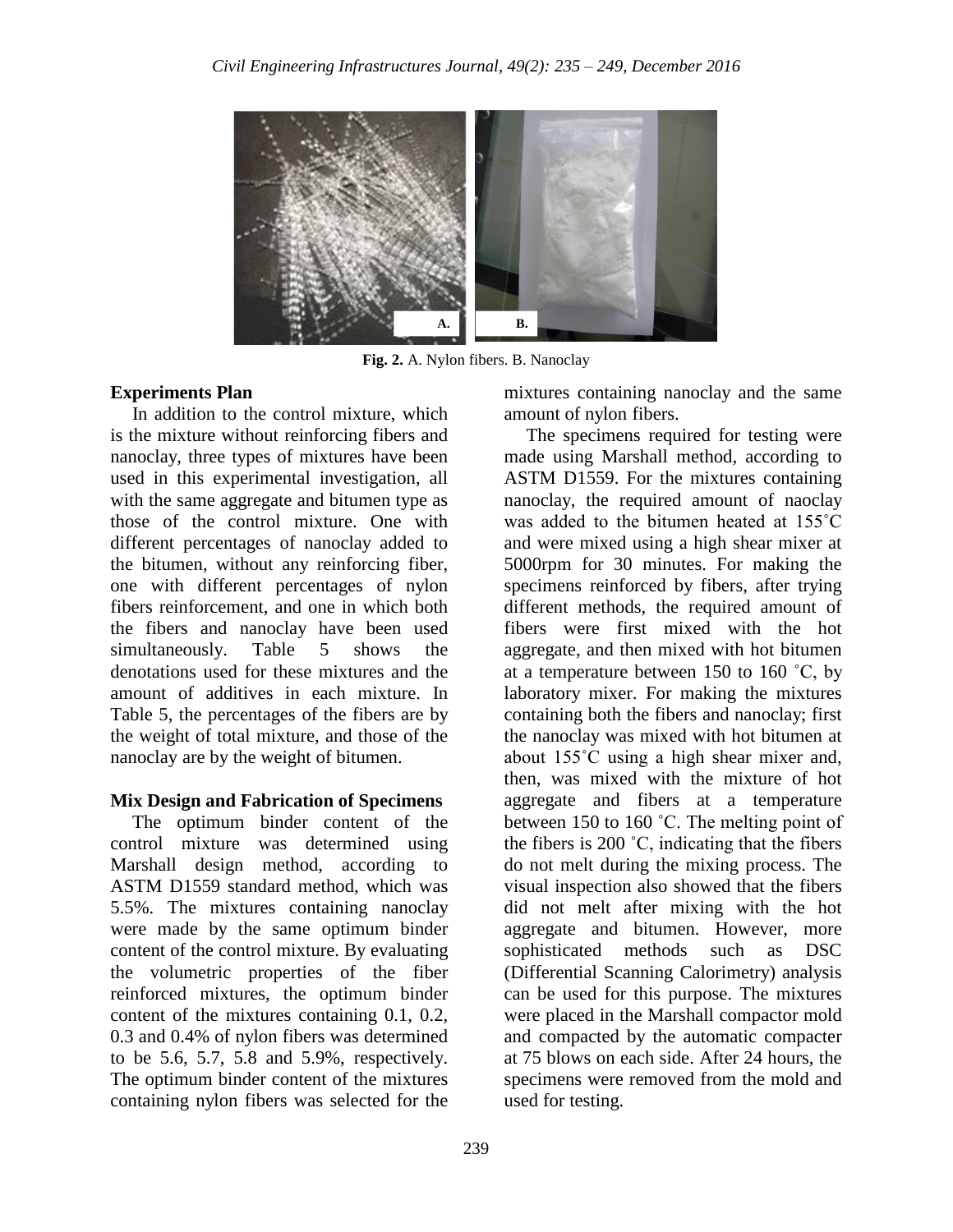#### *Taherkhani, H.*

**Table 5.** Mixtures used in this research

| <b>Mixture Denotation</b> | Percentage of Nylon Fibers (%) | Percentage of Nanoclay (%) |
|---------------------------|--------------------------------|----------------------------|
| Control                   |                                |                            |
| 2% NC                     |                                |                            |
| 4% NC                     |                                |                            |
| 7% NC                     |                                |                            |
| $0.1\%$ NF                | 0.1                            |                            |
| $0.2\%$ NF                | 0.2                            |                            |
| $0.3\%$ NF                | 0.3                            |                            |
| $0.4\%$ NF                | 0.4                            |                            |
| $0.3\%$ NF - 4% NC        | 0.3                            |                            |
| $0.3\%$ NF - 7% NC        | 0.3                            |                            |
| $0.4\%$ NF - 4% NC        | 0.4                            |                            |
| $0.4\%$ NF - 7% NC        | 0.4                            |                            |

#### **EXPERIMENTS**

#### **Marshall Tests**

ASTM D1559 standard method was followed for conducting Marshall tests on the specimen. The specimens were placed in a water tank, set at 60 ˚C, for 30 minutes, after which, were loaded using the Marshall test set up, at a constant rate of 50.8mm/min. The Marshall stability was recorded as the force required for breaking the specimen, and the diametrical deformation of the specimen at failure was measured as flow. The ratio of Marshall stability to flow was computed as Marshall quotient, which is usually used as an indicator for the strength against permanent deformation.

Following ASTM D2726 standard method, the bulk density of the compacted mixtures was measured before using them in Marshall tests. The maximum theoretical density of the mixtures was also measured according to ASTM D2041 standard method. The air voids content of the mixtures  $(V_a)$ , the voids in mineral aggregates (VMA), and the voids filled with asphalt (VFA), were determined using the equations presented in Asphalt Institute Manual (Asphalt Institute, 1997).

#### **Resilient Modulus Test**

Resilient modulus of asphalt concrete is defined as the ratio of deviator stress to the recoverable strain of a specimen under cyclic loading. cylindrical specimens measuring 100mm in diameter and approximately 40mm in thickness were obtained from Marshall compacted specimens and used in the tests. Resilient modulus test was conducted according to ASTM D4123-95 standard method and using UTM 14 at 25 °C. In this test, 5 cycles of haversine load with the amplitude of approximately 15% of tensile strength at a frequency of 0.5 Hz, 500 ms of loading time and 1500 ms of resting time were applied on each specimen. The resilient modulus of the specimens has been determined by the software connected to the test set up using Eq. (2). The modulus was determined for each cycle and the average of 5 cycles was used as the resilient modulus of the mixture.

$$
M_r = P(0.27 + v)/(t \times \Delta t) \tag{1}
$$

in which  $M_r$ : is the resilient modulus (MPa), *P*: is the vertical load applied on the specimen (N), *t*: is the thickness of specimen (mm), *Δt*: is the horizontal deformation along the thickness (mm), and υ: is the Poisson's ratio of asphalt concrete.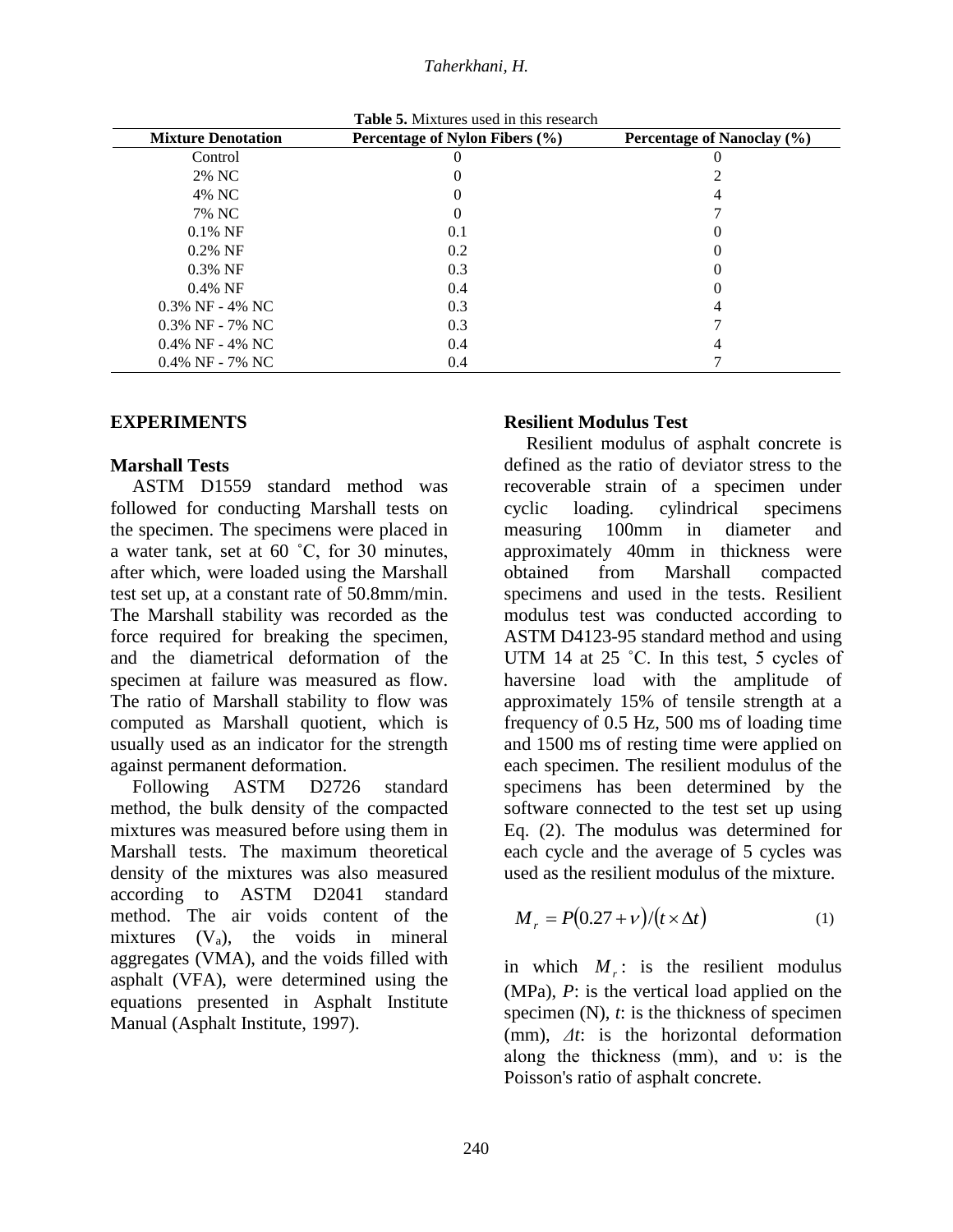# **Dynamic Creep Tests**

Dynamic creep test was conducted on the mixtures to evaluate the resistance of the mixtures against permanent deformation. The tests were conducted at 50 °C on cylindrical specimens, 100 mm in diameter and 50mm in height, according to Australian AS2891.12.1-1995 standard test method. Haversine loads, with an amplitude of 200 kPa were applied on the specimens at a frequency of 1 Hz, 200 ms of loading duration and 800ms of rest time. The test was set to be terminated at an accumulated vertical strain of 30000 micro strain or 40000 of load cycles. The vertical accumulated deformation of the specimens was measured during the test by two LVDTs and the vertical strain was determined by dividing the vertical accumulated deformation to the height of specimen.

### **Fatigue Tests**

Fatigue of asphaltic materials under repeated traffic loading is the main cause of alligator cracking in asphaltic pavements. In order to capture the fatigue behavior of asphaltic mixtures, strain or stress controlled fatigue tests are conducted over a range of stress or strain values and the results are used for determination of fatigue model parameters. However, in this research, it was aimed to just compare different mixtures in terms of resistance against fatigue cracking. Therefore, one stress level, which is normally experienced by asphaltic mixtures in real pavements, has been used for fatigue testing. In order to evaluate the resistance of the mixtures against fatigue cracking, the tests were conducted according to BSI, 2nd draft DD ABF standard method on cylindrical specimens of different mixtures with 100mm in diameter and 40 mm in height using UTM 14. They were conducted at 25 ˚C by applying haversine cyclic loading with an amplitude of 350 kPa, frequency of 5 Hz and 150 ms of loading

time and 50 ms of rest time. The constant cyclic loads were applied diametrically, which induce tensile strain along the thickness of specimen, and the number of cycles which leads to the fatigue failure of specimens were recorded as the fatigue life.

# **TEAST RESULTS**

### **Volumetric Properties**

Air voids content of compacted mixture (Va), voids in mineral aggregates (VMA), and the voids filled with asphalt (VFA) are the volumetric properties, which are highly effective on the performance of the mixture. Hence, in the mix design process, they are considered to satisfy the requirements of specification. Table 6 shows, the  $V_a$ , VMA and VFA of the mixtures at their optimum binder content. As can be seen, the air voids content of the mixtures increases with increasing the nanoclay and nylon fibers content in the mixture, which is consistent with the results of previous studies (Huang and White, 1996; Ghaffarpour Jahromi et al., 2010). In addition, the mixtures containing both the nanoclay and nylon fibers have a higher air voids content than those with only nanoclay or nylon fibers. The increase of fibers content increases the resistance against densification and the displacement of aggregate particles, resulting in the increase of air voids content. The increase of the air voids content with the increase of the nanoclay is thought to be due to the high specific area of nanoclay particles, which requires additional bitumen to coat the nanoparticles leaving more air voids content in the mixture. Iranian code (Iran Asphalt Pavement Roads, 2012), requires a minimum and maximum air voids content of 3 and 6%, respectively, for binder coarse, which is satisfied by all the mixtures.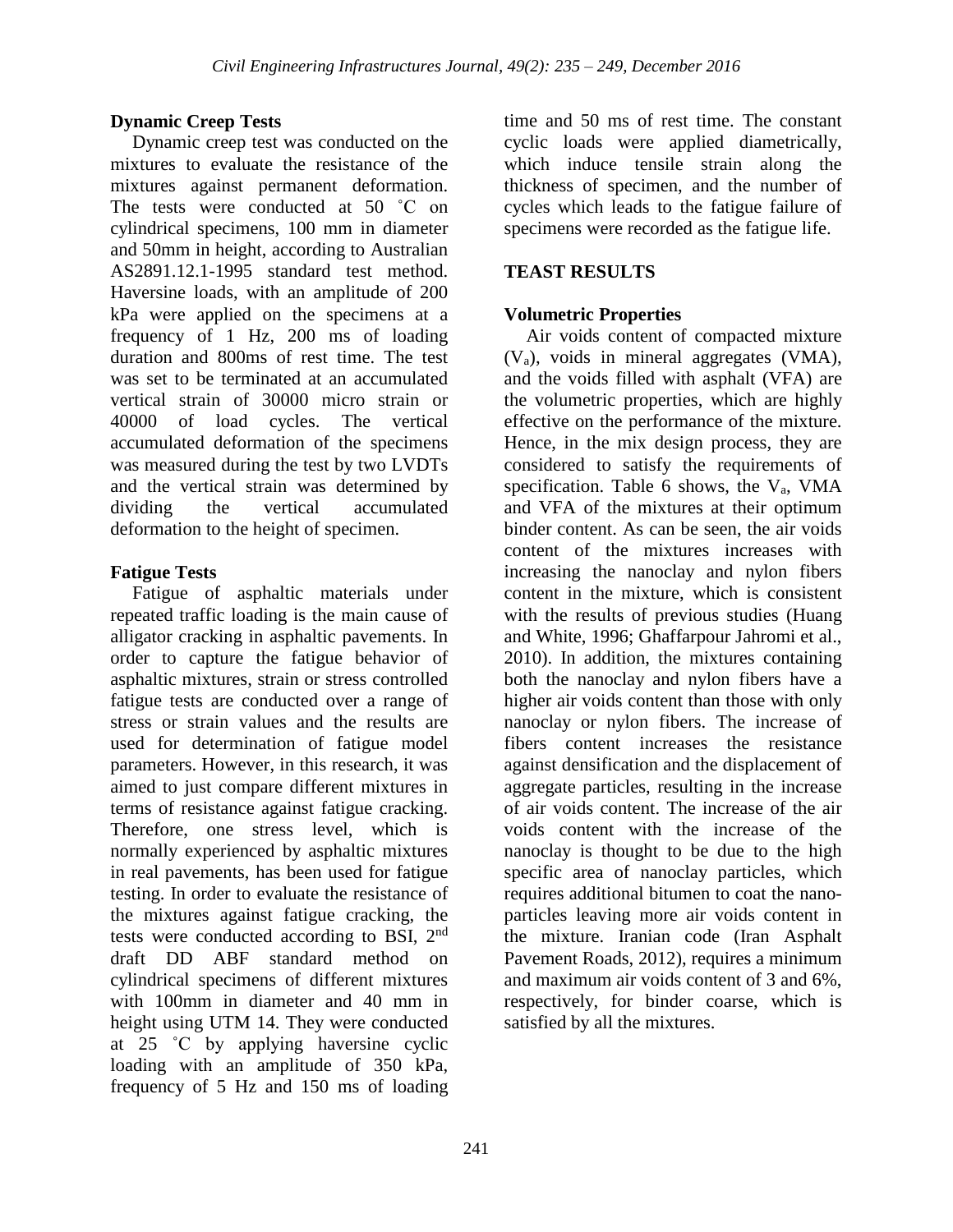| <b>Mixture</b>     | $\mathbf{V}_{\mathbf{a}}$ | VMA   | VFA   |
|--------------------|---------------------------|-------|-------|
| Control            | 4.08                      | 16.1  | 74.65 |
| 2% NC              | 4.3                       | 15.9  | 72.95 |
| 4% NC              | 4.65                      | 15.7  | 70.38 |
| 7% NC              | 5.18                      | 15.5  | 66.58 |
| $0.1\%$ NF         | 4.15                      | 16    | 74.06 |
| $0.2\%$ NF         | 4.5                       | 15.65 | 71.24 |
| $0.3\%$ NF         | 5.2                       | 15.4  | 66.23 |
| $0.4\%$ NF         | 5.5                       | 15.32 | 64.1  |
| $0.3\%$ NF - 4% NC | 5.42                      | 15.38 | 64.76 |
| $0.3\%$ NF - 7% NC | 5.62                      | 15.33 | 63.33 |
| $0.4\%$ NF - 4% NC | 5.67                      | 15.25 | 62.81 |
| $0.4\%$ NF - 7% NC | 5.73                      | 15.05 | 61.92 |

**Table 6.** Volumetric properties of the mixtures

The results also show that the voids in mineral aggregate (VMA) decreases with increasing the nanoclay and nylon fibers content in the mixture. The VMA includes the volume of air voids and the effective bitumen in the mixture. Although the air voids content of the mixtures increases with increasing the nanoclay and nylon fibers content; however, the inclusion of nanoclay and nylon fibers in the mixture results in a lower amount of effective bitumen, as shown in Table 7 for VFA. A minimum VMA value of 13% is required by the specification in code 234 (Iran Asphalt Pavement Roads, 2012) for the asphalt concrete with the maximum aggregate size of 25 mm, which is satisfied by all of the mixtures. The minimum and maximum values of the VFA of asphalt concrete for heavy traffic are defined by specification to be 60 and 75%, respectively. As can be seen, all the mixtures meet the requirement of the specification (Iran Asphalt Pavement Roads, 2012).

#### **Marshall Tests Results**

Figure 3 shows the Marshall stability of the mixtures. As can be seen, the Marshall stability increases with increasing the nylon fibers and nanoclay content of the mixtures. It can also be seen that, the mixtures containing both the nanoclay and nylon fibers have higher Marshall stability than the mixtures containing only one of the

additives at the same amount. The highest Marshall stability is obtained by reinforcing the mixture with 0.4% of nylon fibers and addition of 7% of nanoclay, for which the Marshall stability is 34% higher than that of the control mixture. The increase of the Marshall stability of the mixtures containing nanoclay is attributed to the microscopic morphology and surface properties of the nanoclay, which has not been investigated in detail in this research. The microscopic morphology is related to the geometry of nano-particles, which is effective on the interaction with bitumen and other constituents of the mixture. The increase of the Marshall stability with increasing fiber content is consistent with the findings of Jahromi and Khodaii (2008) and Tapkin (2008).

Figure 4 shows the flow of the mixtures. As can be seen, the flow decreases with increasing the nanoclay and nylon fibers content of the mixtures. In addition, the mixtures containing both the nanoclay and nylon fibers have a lower flow than those containing one of them, with the lowest flow for the mixture containing 0.4% of fiber content and 7% of nanoclay. These results indicate that the additives used in this research cause stiffening of the mixtures. The minimum value of flow required by specification (Iran Asphalt Pavement Roads, 2012), for the asphalt concrete to be used in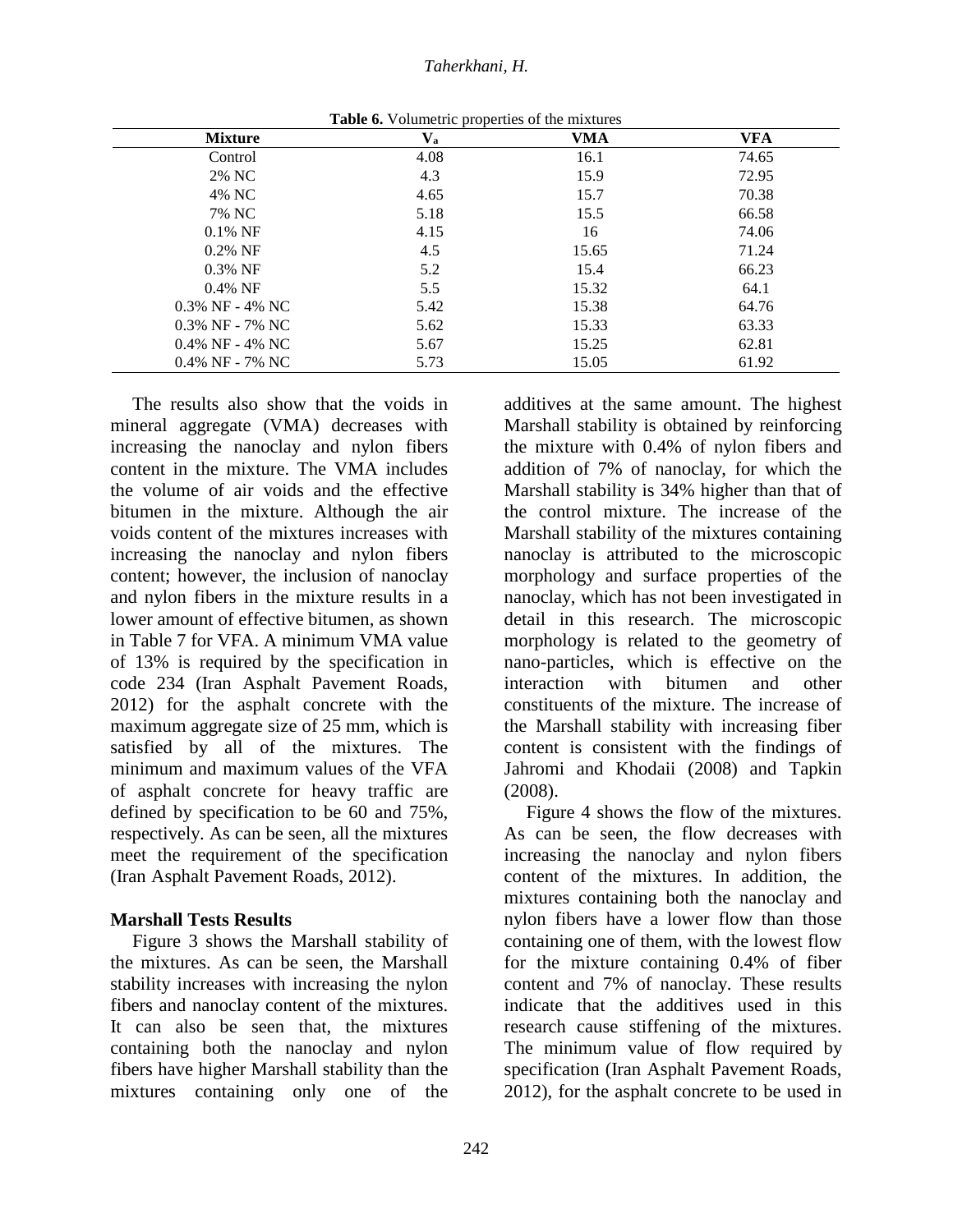binder course of heavy traffic highways is 3mm, indicating that most of the mixtures don't meet the requirement. Marshall Quotient is defined as the ratio of the Marshall stability to the flow, which is an indication of resistance against permanent deformation (Hinislioglu and Agar, 2004). Figure 5 shows the Marshall Quotient of the mixtures. As can be seen, the Marshall

Quotient of the mixtures increases with increasing the nanoclay and nylon fibers content, and the addition of both the nanoclay and nylon fibers has a better effect on the resistance against permanent deformation. The mixture containing 0.4% of nylon fibers and 7% of nanoclay has the highest Marshall Quotient, which is almost 2.5 times of that of the control mixture.

| <b>Table 7.</b> Cost analysis of the mixtures |                                      |                                     |  |  |
|-----------------------------------------------|--------------------------------------|-------------------------------------|--|--|
| <b>Mixture Denotation</b>                     | <b>Price of the Mixture (IR/ton)</b> | Percentage of Increase in Price (%) |  |  |
| Control                                       | 1200000                              | 0                                   |  |  |
| 2% NC                                         | 4500000                              | 275                                 |  |  |
| 4% NC                                         | 8800000                              | 550                                 |  |  |
| 7% NC                                         | 12750000                             | 962                                 |  |  |
| $0.1\% \text{ NF}$                            | 1360000                              | 13.3                                |  |  |
| $0.2\%$ NF                                    | 1520000                              | 26.7                                |  |  |
| $0.3\%$ NF                                    | 1680000                              | 48                                  |  |  |
| $0.4\%$ NF                                    | 1840000                              | 53.3                                |  |  |
| $0.3\%$ NF - 4% NC                            | 10480000                             | 773                                 |  |  |
| $0.3\%$ NF - 7% NC                            | 14430000                             | 1192                                |  |  |
| $0.4\%$ NF - 4% NC                            | 10640000                             | 786                                 |  |  |
| $0.4\%$ NF - 7% NC                            | 14590000                             | 1115                                |  |  |



**Fig. 3.** Marshall Stability of mixtures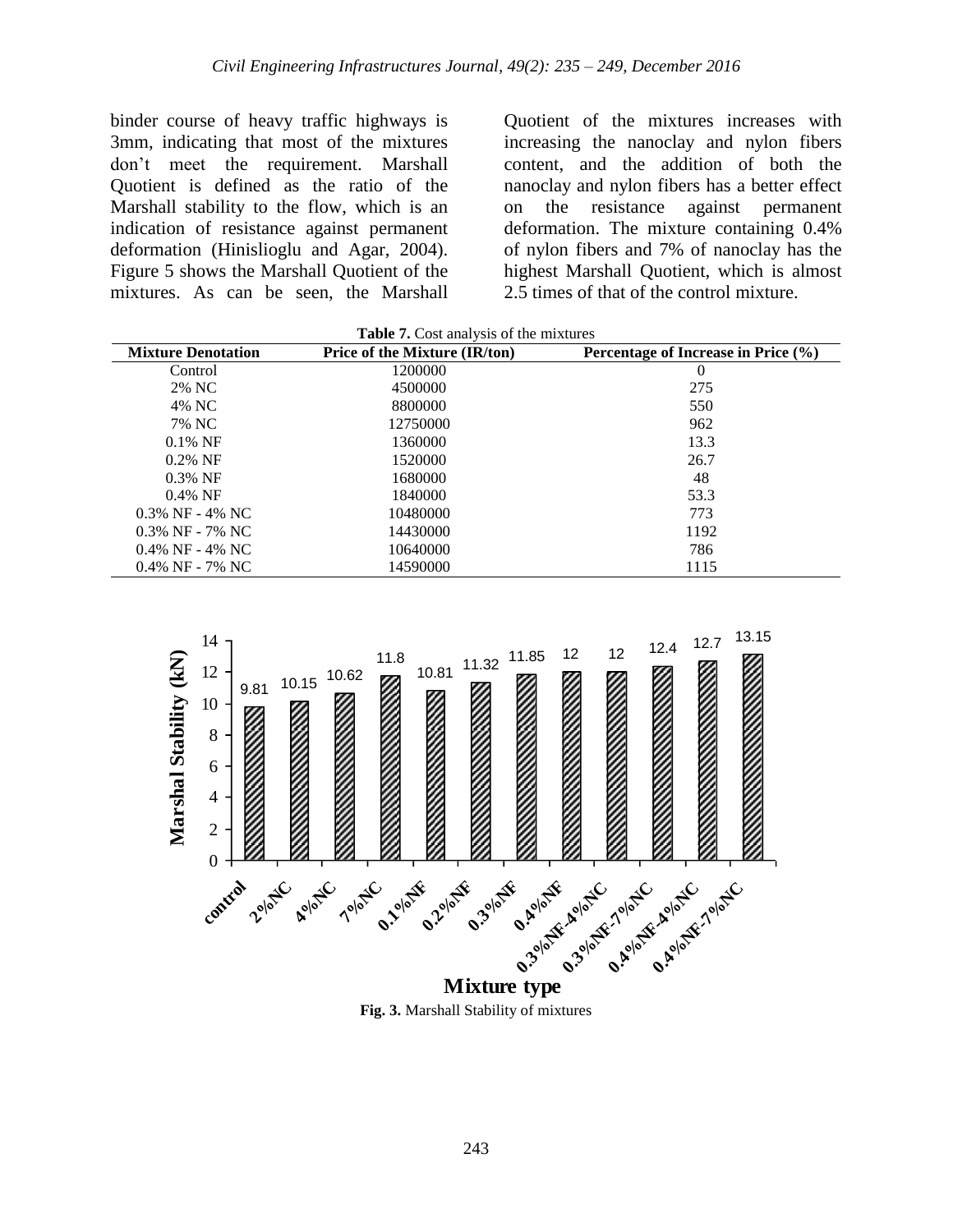*Taherkhani, H.*



**Fig. 5.** Marshall Quotient of the mixtures **Mixture type** 

#### **Resilient Modulus Tests Results**

Figure 6 shows the resilient modulus of the mixtures. Resilient modulus is an indication of the stiffness of asphaltic mixtures under traffic loading and its ability to distribute the applied load on the underlying layers. Resilient modulus is also related to the resistance against permanent deformation and cracking. As can be seen, consistent with the results of the Marshall Quotient, the resilient modulus increases with increasing the nanoclay and nylon fiber content, indicating that these additives have a stiffening effect on the mixture. It can also be seen that the mixtures containing both the nanoclay and nylon fibers have a higher resilient modulus than those containing only one of the additives. Over the range of the utilized additives, it can be seen that, the nylon fiber is more effective than the nanoclay in increasing the resilient modulus of asphalt concrete.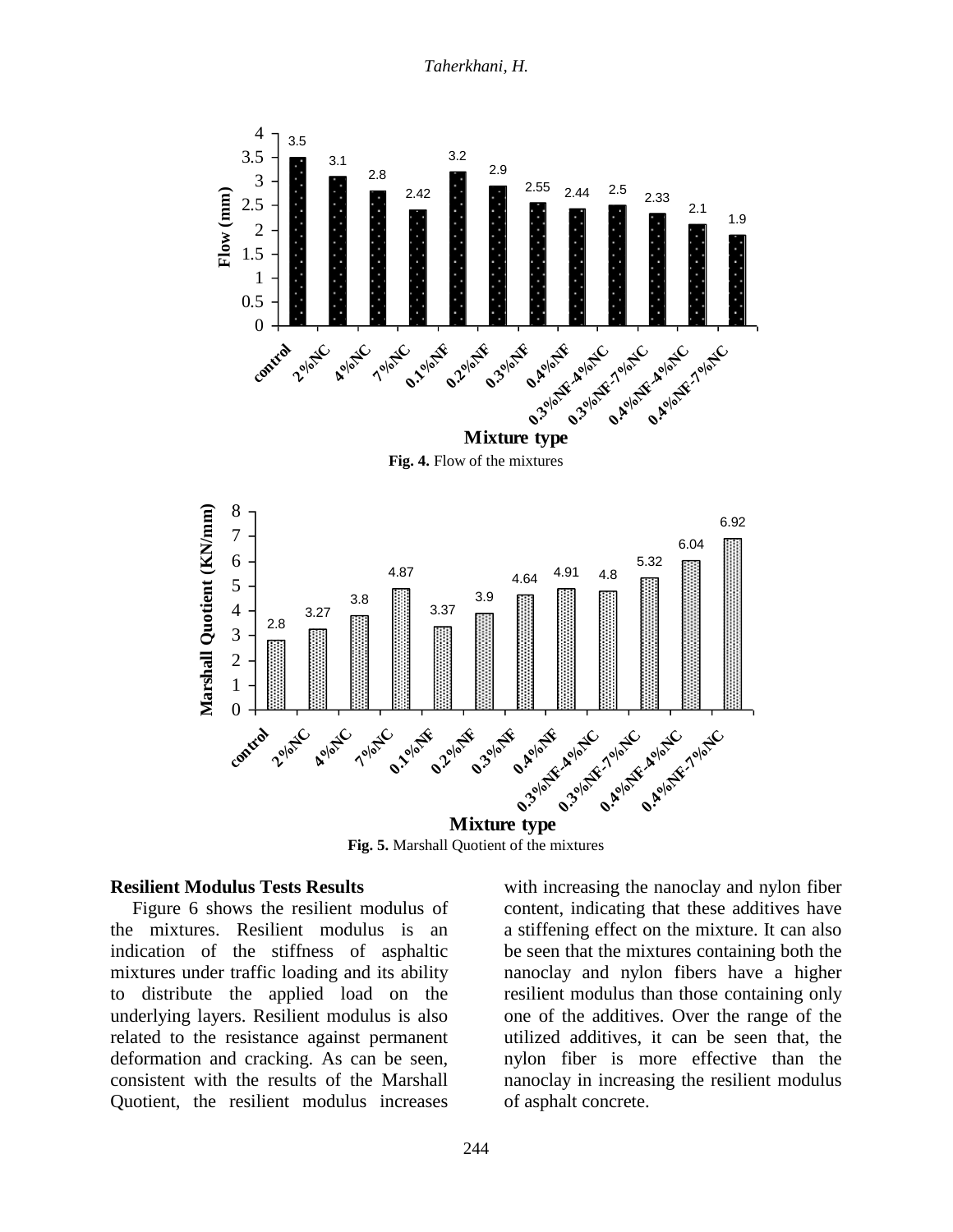

**Fig. 6.** Resilient modulus tests results

#### **Dynamic Creep Tests**

Figure 7 shows the dynamic creep tests results, where the accumulated strain after 40000 of load cycles is shown for different mixtures. The lower accumulated strain is an indication of a higher resistance against permanent deformation. As can be seen, all of the mixtures containing additives are more resistant against permanent deformation than the control mixture. It can also be seen that, the resistance against permanent deformation of the mixtures increases with increasing the nylon fibers and nanoclay content. However, over the range of the additives contents used in this research, the effect of nanoclay on the resistance against permanent deformation is higher than that of the nylon fibers. This is attributed to the microscopic interaction of nano-particles and bitumen, in part, and also the higher air voids content of the mixtures containing nylon fibers than those containing nanoclay, as seen in Table 6. The accumulated strains of the mixture containing 7% of nanoclay and 0.4% of nylon fibers are 32% and 21.6%, respectively, less than that of the control

mixture. The results also show that the resistance against permanent deformation of the mixtures containing both the nylon fibers and nanoclay is higher than that of the mixture containing only the same amount of nylon fiber and lower than that of the mixture containing only the same amount of nanoclay. This may be due to the effect of fibers in increasing the air voids content. It can be concluded that, the highest resistance against permanent deformation is achieved by the addition of 7% of nanoclay.

#### **Fatigue Tests Results**

Figure 8 shows the fatigue tests results, where the fatigue life is plotted against type of mixture. As can be seen, the mixtures containing additives have a higher fatigue life than the control mixture. However, over the range of the additives content used in this research, reinforcing the mixture by nylon fibers is more effective than the addition of nanoclay on the increase of fatigue life. This is attributed to the increase of tensile strength of the mixture through the interconnection of aggregate particles by fiber reinforcement. This interconnection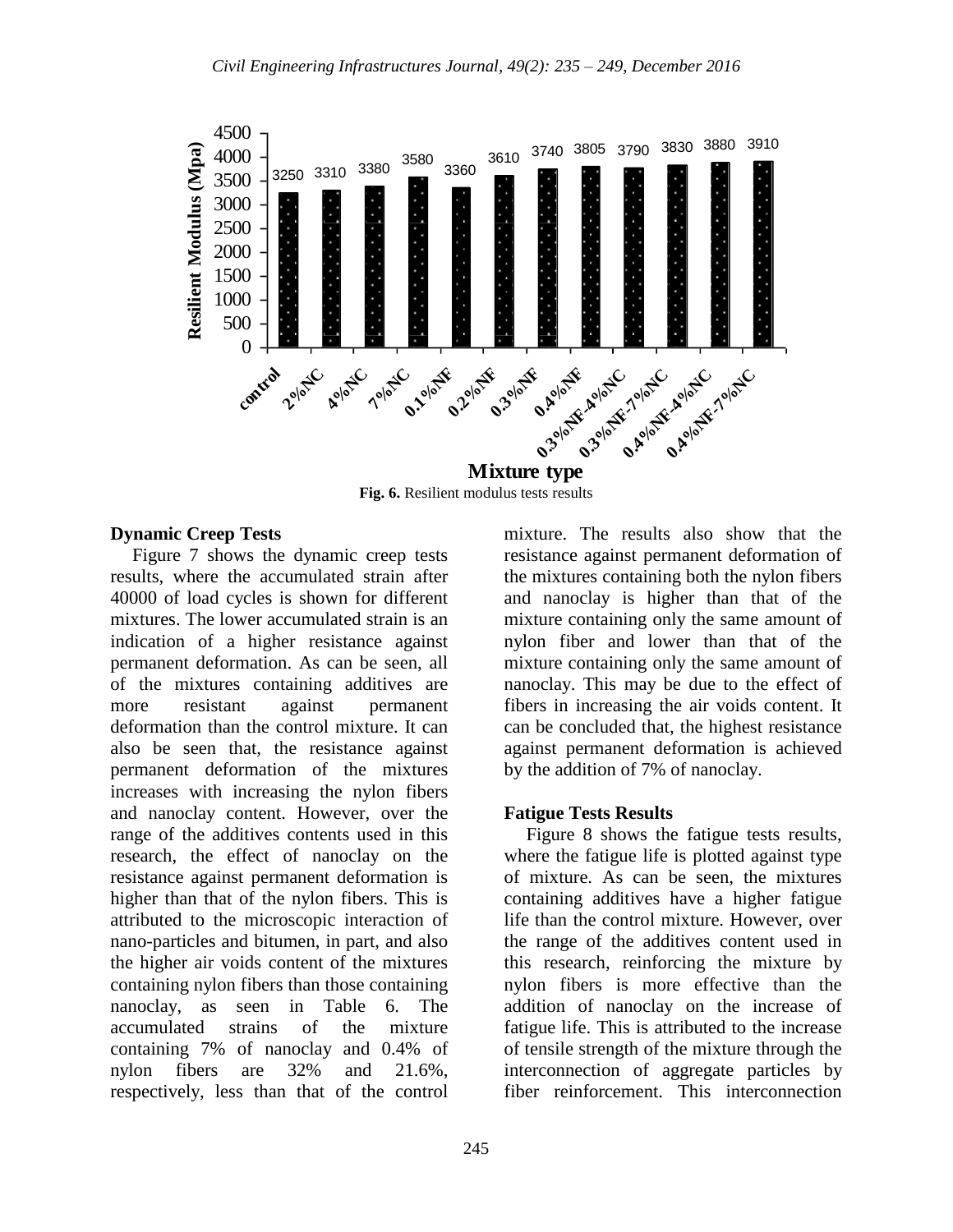may allow the material to withstand additional strain energy before occurring crack or fracture. The fatigue life of the mixture reinforced by 0.4% of nylon fibers and that of the mixture containing 7% of nanoclay are 26.6% and 16.67%, respectively, higher than that of the control mixture. However, the mixtures containing both the nylon fibers and nanoclay are more

resistant against fatigue failure than the mixtures containing only the fibers or nanoclay. The highest resistance against fatigue is achieved by reinforcing the mixture by 0.4% of nylon fibers and addition of 7% of nanoclay, which the fatigue life of the resulting mixture is 33% higher than that of the control mixture.



**Fig. 7.** Dynamic creep test results



Fig. 8. Fatigue tests results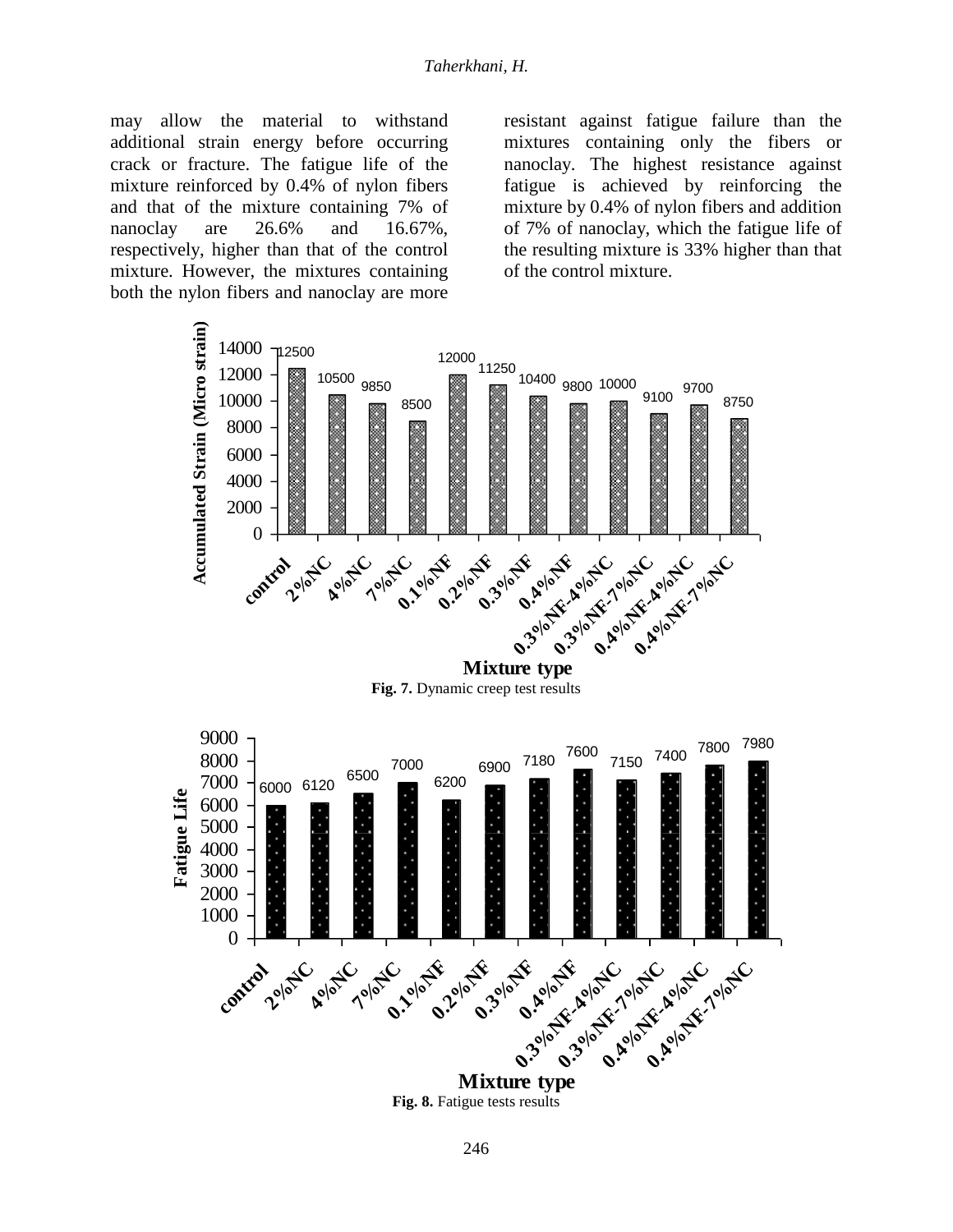### **Economical Analysis**

In order to evaluate the feasibility of using the additives in asphalt concrete, in terms of costs, the unit cost of each mixture was calculated in Iranian Rial (IR) for each ton, and compared with the control mixture. The evaluation was performed by calculation of the percentage of the increase in price with that of the performance compared with the control mixture. The cost analysis was performed using the unit cost of 1200, 160000 and 3000000 IR for each kg of the asphalt concrete without additives, nylon fibers and nanoclay, respectively. The price for each metric ton of the mixtures was calculated, which are presented in Table 7. As can be seen, due to the higher unit price of nanoclay, the mixtures containing nanoclay are much more expensive than the control mixture and the mixtures containing nylon fibers. However, as seen in previous sections, the increase in price is considerably higher than the increase in performance indices, such as fatigue life. For example, the mixture containing 0.4% of nylon fibers and 7% of nanoclay is 1115% more expensive than the control mixture, while the fatigue life is only improved by 33%. However, the cost of nanoclay production may decrease in future, which could make it feasible to be used for asphalt concrete modification. Furthermore, this research enhances the knowledge about the behavior of asphaltic mixtures containing nano materials. Therefore, alternative cheaper nano materials may be evaluated to be used in practice. Due to the lower cost of the nylon fibers, the mixtures containing nylon fibers are considerably less expensive than the mixtures containing nanoclay, and slightly more expensive than the control mixture. For example, the mixture containing 0.1% of nylon fiber is only 13.3% more expensive than the control mixture, while, for example, its fatigue life is only 3.33% higher than the control mixture. The

same can be resulted for the rest of the mixtures containing nylon fibers, indicating that the increase of initial cost is higher than the increase of performance life. However, this research shows that fiber reinforcement can improve the mechanical properties, and, finding cheaper fibers, such as waste fibers, for using asphalt concrete reinforcement is economical and environmentally friendly.

# **CONCLUSIONS**

Different percentages of nanoclay and nylon fibers have been added to asphalt concrete and some engineering properties have been evaluated. Over the range of nanoclay and nylon fibers contents used in this research, the following results can be drawn:

- Air voids content of asphalt concrete increases with increasing nanoclay or nylon fibers content.
- Marshall stability of asphalt concrete increases with increasing nanoclay and nylon fibers content, with higher stability for the mixtures containing both the nanoclay and nylon fibers.
- Resistance against permanent deformation of asphalt concrete increases with increasing the nanoclay and nylon fibers content in the mixture. Higher resistance can be achieved by using only nanoclay than by using nylon fibers, or using both the nanoclay and nylon fibers.
- Fatigue life of asphalt concrete increases with increasing nanoclay and nylon fibers content, with a higher effect of fibers on improving the resistance against fatigue cracking than the nanoclay. A higher fatigue life is achieved by using both nanoclay and nylon fibers in the mixture.
- Stiffness of asphalt concrete increases with increasing nanoclay and nylon fibers content. The effect of using both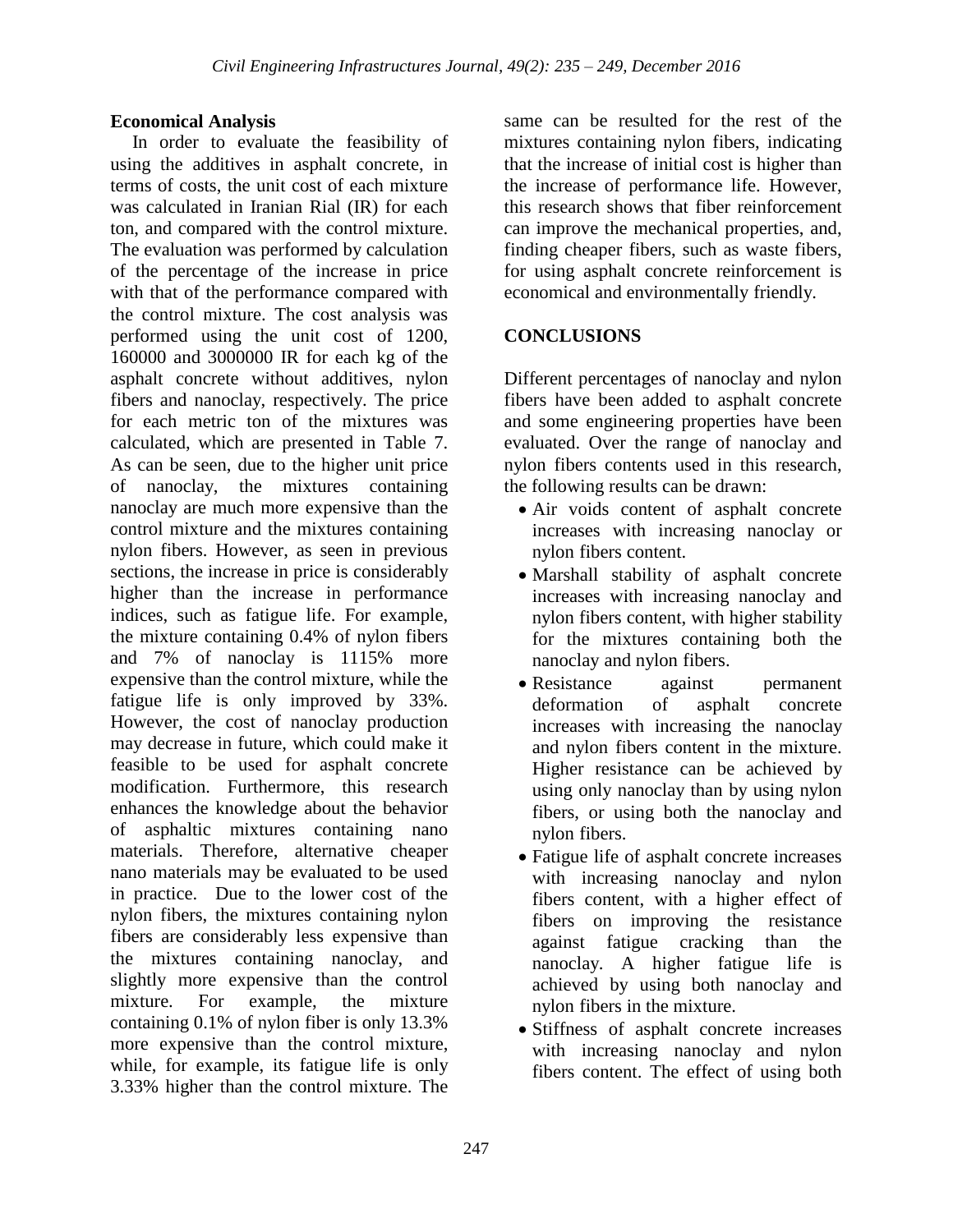additives results in a higher stiffness than using either nanoclay or nylon fibers.

• The cost analysis shows that the use of the additives used in this research is not economical in practice. However, this research enhances the knowledge about asphaltic composites and cheaper additives with the same effects may be found to be used.

#### **REFERENCES**

- Abtahi, S. M., Sheikhzadeh, M., Alipour, R. and Hejazi, S. M. (2009). "Physical and mechanical properties of fibers-reinforced bitumen mixtures", *7 th National Conference on Textile Engineering,*  Rasht, Iran.
- Alatas, T. and Yilmaz, M. (2013). "Effects of different polymers on mechanical properties of bituminous binders and hot mixtures", *Construction and Building Materials,* 42, 161- 167.
- Asphalt Institute. (1997). *Mix design methods for*  asphalt, 6<sup>th</sup> Edition, MS-02, Asphalt Institute, Lexington, KY.
- Becker, O., Varley, R. and Simon, G. P. (2002). "Morphology, thermal relaxations and mechanical properties of layered silicate nanocomposites based upon high-functionality epoxy resins", *Polymer*, 43 (16), 4365-4373.
- Chen, H., Li, N., Hu, C. and Zhang, Z. (2004). "Mechanical performance of fibers-reinforced asphalt mixture", *Journal of Chan University*, 24(2), 1-5.
- Iran Asphalt Pavements Roads Code. (2012). Publication No. 234, Management and Planning Chemistry of Materials Organization, Iran.
- Doğan, M. and Bayramli, E. (2009). "Effect of polymer additives and process temperature on the physical properties of bitumen-based composites", *Journal of Applied Polymer Science*, 113 (4), 2331-2338.
- Echols, J. (1989). "New mix method for fiberreinforced asphalt", *Public Works*,119(8), 72-73.
- Gama, D.A., Jonior, J.M.R., Alves de Molde, T.J. and Rodrigues, J.K.G. (2016). "Rheological studies of asphalt modified with elastomeric polymer", *Journal of Construction and Building Materials*, 106, 290-295.
- Garcia, A., Novambuena-Contras, J., Partl, M.N. and Schuetz, P. (2013). "Uniformity and mechanical properties of dense asphalt concrete with steel wool fibers", *Construction and Building*

*Materials*, 43(9), 107-117.

- Ghaffarpour Jahromi, S., Andalibzade, B. and Vossough, S. (2010). "Engineering properties of nanoclay modified asphalt concrete mixtures", *The Arabian Journal for Science and Engineering*, 35(1B), 88-103.
- Ghafarpour Jahromi, S., Vosough, S., Ahmadi, N.A. and Andalibizade, B. (2012). "Effect of nanoclay and precipitated calcium carbonate on mechanical properties of asphalt Concrete", *Journal of Civil and Surveying Engineering*, 45(3), 335-344.
- Ghile, D. (2005). "Effects of nanoclay modification on rheology of bitumen and on performance of asphalt mixtures", M.Sc. Thesis, Delft University of Technology.
- Goel, A. and Das, A. (2004). "Emerging road materials and innovative", *National Conference on Materials and Their Application in Civil Engineering,* Hamipur, India, August.
- Hansen, R., McGennis, B., Prowell, B. and Stonex, A. (2000). "Current and future uses of nonbituminous components of bituminous paving mixtures", *Transportation in the New Millennium*. Washington (USA): TRB A2D02.
- Hashemi, S. M., Latifi Namin, M. (2012). "The study of the effect of temperature, binder content and compaction on resilient modulus of HMA", *Journal of Civil and Surveying Engineering*, 45(7), 791-802.
- Huang, H. and White, T.D. (1996). "Dynamic properties of fiber-modified overlay mixture", *Transportation Research Record* No.1455, TRB, National Research Council, Washington D.C., pp. 98-104.
- Isacsson, U. and Zeng, H. (1998). "Low-temperature cracking of polymer-modified asphalt", *Journal of Materials and Structures*, 31(1), 58-63.
- Jahromi, S. and Khodaii, A. (2008). "Carbon fiber reinforced asphalt concrete", *Arabian Journal of Science and Engineering*, 32(2B), 355-364.
- Liu, Y.L., Hsu, C.Y., Wei, W.L. and Jeng, R.J. (2003). "Preparation and thermal properties of epoxy–silica nanocomposites from nanoscale colloidal silica", *Polymer*, 44 (20), 123-129.
- Maurer, D.A. and Gerald, M. (1989). "Field performance of fabrics and fibers to retard reflective cracking", *Transportation Research Record*, 1248, 13-23.
- Mohammad Yusoff, N.I., Saleh Breem, A.B., Alattug, H.N.M., Hamim, A. and Ahmad, J. (2015). "The effects of moisture susceptibility and ageing conditions on nano-silica/polymer-modified asphalt mixtures", *Journal of Construction and Building Materials*, 72, 139-147.
- Park, P., Rew, Y. and Baranikumar, A. (2014). "Controlling conductivity of asphalt concrete with